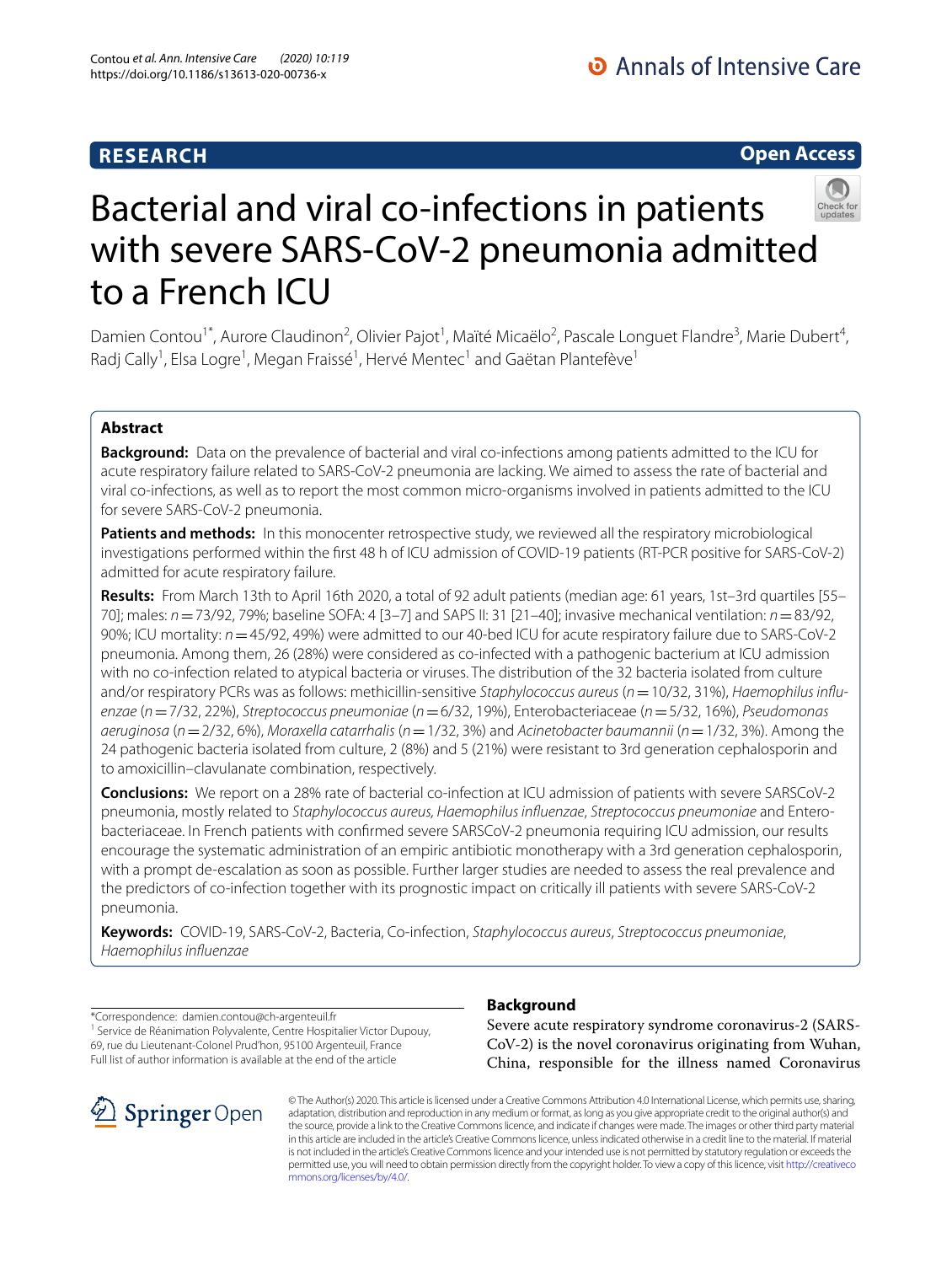disease 2019 (COVID-19) that has rapidly spread worldwide especially in Europe. As of April 16th, 2020, the total number of French patients diagnosed with COVID-19 was 108.847, among which 6.248 were hospitalized in the intensive care unit (ICU) for acute respiratory failure. Chinese  $[1-3]$  $[1-3]$  and American  $[4, 5]$  $[4, 5]$  $[4, 5]$  reports on critically ill patients with COVID-19 describe a poor outcome with high mortality rate, especially in those requiring invasive mechanical ventilation. Because of the initial severity of these critically ill patients together with the complexity of ruling out an associated bacterial co-infection with clinical, biological or radiological fndings [\[1](#page-7-0), [6](#page-7-4)[–10](#page-7-5)], more than 90% of the critically ill patients with severe SARS-CoV-2 pneumonia received an empiric antibiotic therapy upon ICU admission [[1,](#page-7-0) [6](#page-7-4), [11,](#page-7-6) [12](#page-7-7)]. However, data on the prevalence of bacterial co-infections are limited and the micro-organisms responsible for these bacterial co-infections among critically ill patients with severe SARS-CoV-2 pneumonia remain unknown [[13](#page-8-0), [14\]](#page-8-1). Similarly, there are only few data on viral co-infections [\[15](#page-8-2)], especially infuenza co-infections, in patients with severe SARS-CoV-2 pneumonia requiring ICU admission.

We aimed to assess the rate of bacterial and viral coinfections in patients admitted to the ICU for severe SARS-CoV-2 pneumonia as well as to report the most common micro-organisms involved.

## **Methods**

We conducted a monocenter retrospective study including all adult ( $\geq$  18 years old) patients admitted to our 40-bed COVID-19 ICU (Argenteuil, France) for acute respiratory failure related to SARS-CoV-2 (RT-PCR positive for SARS-CoV-2 on a nasopharyngeal swab or respiratory tract secretions) pneumonia.

All the microbiological investigations—blood culture, culture of the respiratory tract secretions, multiplex respiratory PCRs performed on a nasopharyngeal swab or on respiratory tract secretions, urinary antigen test (BinaxNOW®-Abbott) for *Legionella pneumophila* and *Streptococcus pneumoniae*—performed within the frst 48 h of ICU admission were retrospectively reviewed. Microbiological investigations obtained more than 48 h after ICU admission were not considered in order not to include patients with nosocomial ICU-acquired pneumonia.

Three respiratory PCRs were used during the study period: a specifc PCR detecting Infuenza A and B (Cepheid Xpert® Xpress Flu/RSV), a multiplex PCR detecting 18 bacteria and 9 viruses on respiratory tract secretions (Panel Pneumonia Plus Film array Biomerieux®) and a multiplex PCR detecting 4 bacteria and 15 viruses on a nasopharyngeal swab (Panel RP2 plus Film array Biomerieux<sup>®</sup>). These 3 PCRs are routinely used in our ICU for the diagnosis and for the treatment of patients admitted for severe lower respiratory tract infections. Given that most of the patients with SARS-CoV-2 pneumonia have no respiratory secretions with only 25–30% of them having sputum production [\[6](#page-7-4), [8](#page-7-8), [9](#page-7-9)], cultures of the respiratory tract secretions and multiplex Panel Pneumonia Plus were mostly performed in patients (under invasive mechanical ventilation or not) having respiratory tract secretions while the specifc PCR detecting Infuenza A and B and the multiplex PCR Panel RP2 plus were mostly performed on a nasopharyngeal swab of patients (under mechanical ventilation or not) without respiratory secretions. Laboratory exams (procalcitonin, C-reactive protein, leucocytes count) were obtained as part of the routine clinical management of patients, at the discretion of the treating intensivist in charge.

A patient was considered as co-infected when at least one of the performed microbiological investigations isolated a pathogenic bacterium (whatever the bacterial count) or a virus. The appearance of the expectorations, the values of infammatory biomarkers and the radiological aspects were not considered to diagnose a viral or bacterial co-infection.

As recommended by the Surviving Sepsis Campaign guidelines on the management of critically ill adults with COVID-19 [[16\]](#page-8-3), all our patients were treated with an empiric antibiotic therapy including a third-generation cephalosporin associated with a macrolide for atypical bacteria. De-escalation was performed as soon as the results of microbiological investigations performed upon ICU admission were available. None of the patients included in the present study were treated with anti-interleukin 1 or 6, hydroxychloroquine or antiviral therapy such as remdesivir or lopinavir–ritonavir. Twenty-one patients were included (within the frst 24 h of ICU admission) in a randomized controlled trial (NCT02517489) assessing the efficacity of hydrocortisone versus placebo in severe SARS-CoV-2 pneumonia  $[17]$  $[17]$ .

Continuous variables are reported as median [interquartile range] and categorical variables are reported as numbers (percentages).

This study was conducted in accordance with the amended Declaration of Helsinki and was approved by institutional review board (IRB00011642) of the Société de Pathologie Infectieuse de Langue Française (CER-MIT 2020-0402).

## **Results**

From March 13th to April 16th 2020, a total of 92 adult patients were admitted to our ICU for acute respiratory failure due to SARS-CoV-2 pneumonia. Clinical characteristics, main comorbidities, biological data at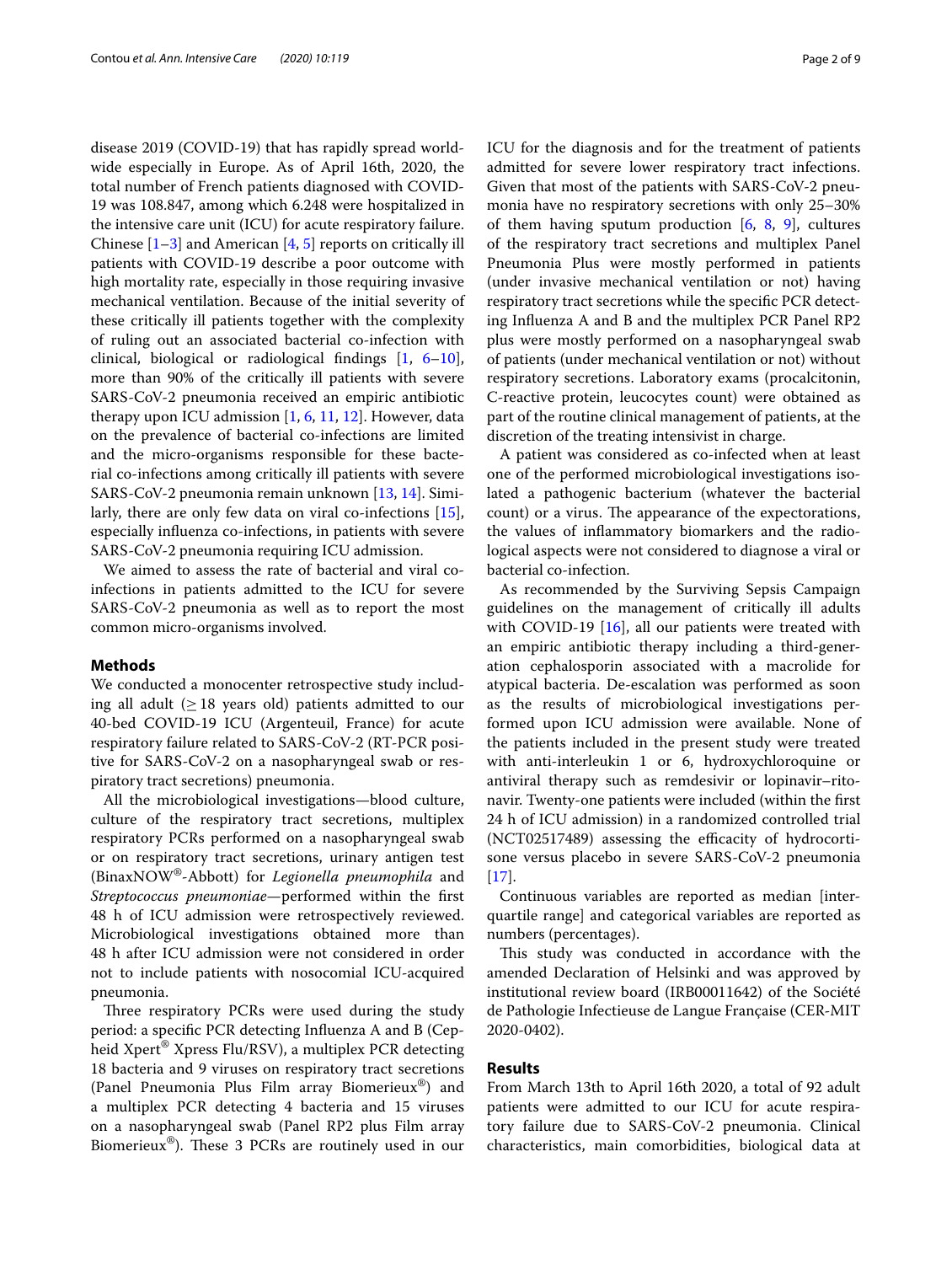ICU admission and outcomes in the ICU are detailed in Table [1](#page-3-0). The proportion of patients who underwent the diferent microbiological investigations within the frst 48 h of ICU admission is detailed in Tables [1](#page-3-0) and [2.](#page-4-0) Ten of the 92 (11%) patients did not undergo any respiratory tract specimen or multiplex PCR (all of them had blood cultures, urinary antigen tests and specifc PCR for Infuenza A and B) and 12 (13%) did not have blood cultures at ICU admission (Table [1](#page-3-0)). Thirty-nine of the 92 patients (42%) received an antibiotic therapy before  $(>12 \text{ h})$  ICU admission (Table [1\)](#page-3-0) mostly with cefotaxime  $(n=14/39,$ 36%), amoxicillin/clavulanate combination  $(n = 13/39)$ , 33%), amoxicillin (*n*=6/39, 15%), piperacillin/tazobactam combination  $(n=1/39, 3\%)$  or others antibiotic therapies ( $n = 5/39$ , 13%). The median delay between hospitalization and ICU admission was 1 [0–4] day and 30 (33%) of the 92 patients were hospitalized in the wards for 48 h or more before ICU admission (Table [1](#page-3-0)).

A total of 26 (28%) patients were considered as coinfected with a pathogenic bacterium upon ICU admission while no co-infection with a virus was detected. Among the 26 co-infected patients, a total of 32 bacteria were isolated from culture and/or PCRs (Fig. [1](#page-6-0)): methicillin-sensitive *Staphylococcus aureus* (*n*=10/32, 31%), *Haemophilus infuenzae* (*n*=7/32, 22%), *Streptococcus pneumoniae* (*n*=6/32, 19%), Enterobacteriaceae (*n*=5/32, 16%), *Pseudomonas aeruginosa* (*n*=2/32, 6%), *Moraxella catarrhalis* (*n*=1/32, 3%) and *Acinetobacter baumannii* (*n*=1/32, 3%). When excluding the 30 patients who were hospitalized for more than 48 h before ICU admission, 18 over the remaining 62 patients (29%) were considered as having a bacterial co-infection upon ICU admission, mostly with *Staphylococcus aureus* (*n*=5/18, 28%), *Haemophilus infuenzae* (*n*=4/18, 22%), *Streptococcus pneumoniae* (*n*=3/18, 17%), Enterobacteriaceae (*n*=3/18, 17%), *Pseudomonas aeruginosa*  $(n=2/18, 11\%)$  and *Acinetobacter baumannii*  $(n=1/18, 11\%)$ 6%).

Among the 67 cultures of respiratory tract secretions samples, 24 (36%) were sterile, 24 (36%) grew oropharyngeal flora and 19 (28%) isolated one ( $n=14$ ) or two ( $n=5$ ) pathogenic bacteria. The four leading micro-organisms isolated from culture of respiratory tract secretions samples were methicillin-sensitive *Staphylococcus aureus* (*n*=6), *Haemophilus infuenzae* (*n*=6), *Streptococcus pneumoniae* ( $n=5$ ) and Enterobacteriaceae ( $n=5$ ) (Table [2](#page-4-0)). Among the 24 pathogenic bacteria isolated from culture, 2 (8%) and 5 (21%) were resistant to thirdgeneration cephalosporin and to amoxicillin–clavulanate combination, respectively. Among the 5 patients in whom culture isolated a bacterium resistant to amoxicillin–clavulanate combination, 3 (60%) were treated with amoxicillin/clavulanate combination before ICU admission.

*Legionella pneumophila* urinary antigen test was negative in 100% of the patients (*n*=88/88) while *Streptococcus pneumoniae* urinary antigen tests was positive in only one patient (*n*=1/88, 1%) (Table [2\)](#page-4-0).

Among the 48 patients in whom cultures of the respiratory tract secretions did not isolate a pathogenic bacterium, 24 (50%) received antibiotic therapy before ICU admission. All of these 48 patients had negative urinary antigen tests for *Legionella pneumophila* and *Streptococcus pneumoniae* and all had sterile blood cultures.

Results of multiplex respiratory PCRs are detailed in Table [2](#page-4-0). All of the 26 multiplex PCRs Panel RP2 plus (Film Array Biomerieux®) performed on a nasopharyngeal swab were negative. The three leading bacteria detected with the 30 multiplex PCRs Panel Pneumonia Plus (Film Array Biomerieux®) performed on respiratory tract secretions were methicillin-sensitive *Staphylococcus aureus* (*n*=5), *Haemophilus infuenzae* (*n*=4) and *Pseudomonas aeruginosa* (*n*=2). No virus was detected, especially no infuenza viruses among the 68 patients tested with one of the three PCRs detecting infuenza viruses.

No atypical bacterial infection was diagnosed. *Legionella pneumophila* was not detected among the 30 patients who underwent both *Legionella pneumophila* urinary antigen test and PCR for *Legionella pneumophila. Mycoplasma pneumoniae* and *Chlamydia pneumoniae* were not detected in the 56 patients who underwent PCR for *Mycoplasma pneumoniae* and *Chlamydia pneumoniae* (Table [2](#page-4-0)).

## **Discussion**

We herein report the frst study focusing on the results of respiratory tract microbiological sampling in COVID-19 patients admitted to a French ICU for acute respiratory failure. The main results are as follows:  $(1)$  28% of the patients admitted to our ICU for acute respiratory failure related to severe SARS-CoV-2 pneumonia might have a respiratory bacterial co-infection upon ICU admission; (2) the leading involved bacteria were methicillin-sensitive *Staphylococcus aureus*, *Streptococcus pneumoniae, Haemophilus infuenzae* and Enterobacteriaceae with (3) no infection related to atypical bacteria and (4) no viral co-infection especially no infuenza infection.

The prevalence of bacterial or viral co-infections in patients admitted to the ICU for acute respiratory failure related to SARS-CoV-2 pneumonia is poorly studied [[13](#page-8-0), [14\]](#page-8-1). A recent study reported on a 41% rate of co-infection among 17 patients admitted to a North American ICU [\[18\]](#page-8-5). A recently published analysis compiling the results of 9 studies reported on a 8% bacterial–fungal coinfection rate  $[12]$  $[12]$ . However, most of the included studies failed to diferentiate the setting where sampling was performed (ICU versus non-ICU setting). Moreover, it is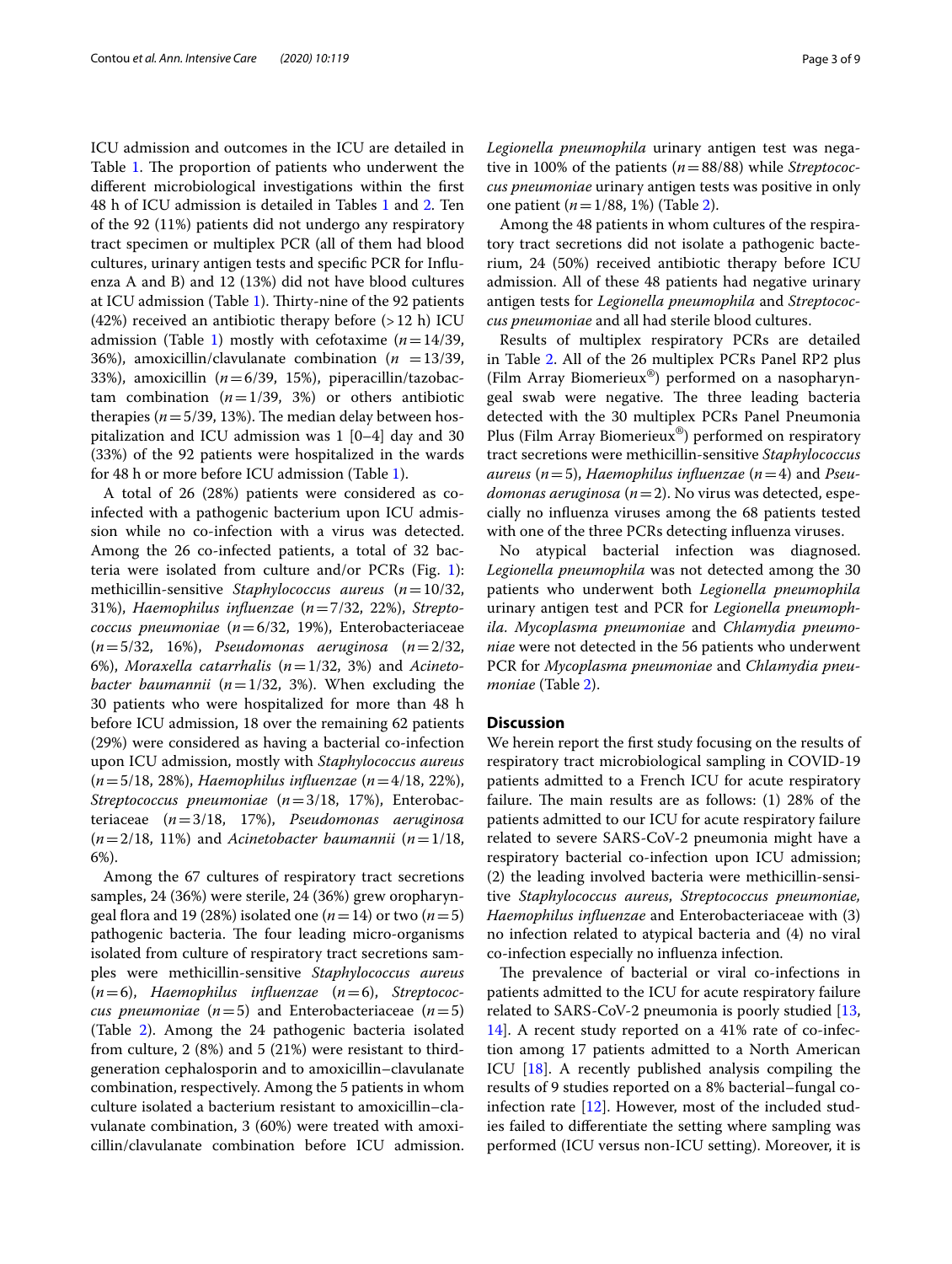|                                                                                 | <b>Critically ill patients</b><br>with SARS-CoV-2<br>pneumonia<br>$n = 92$ |
|---------------------------------------------------------------------------------|----------------------------------------------------------------------------|
| Age, years                                                                      | 61 [55-70]                                                                 |
| Male, n (%)                                                                     | 73 (79)                                                                    |
| Baseline SOFA                                                                   | $4[3-7]$                                                                   |
| Baseline SAPS II                                                                | $31$ [ $21-40$ ]                                                           |
| Main comorbidities, n (%)                                                       |                                                                            |
| Obesity (body mass index $\geq$ 30 kg/m <sup>2</sup> )                          | 38 (41)                                                                    |
| Hypertension                                                                    | 59 (64)                                                                    |
| Diabetes mellitus                                                               | 35(38)                                                                     |
| Cardio-vascular diseases                                                        | 9(10)                                                                      |
| Atrial fibrillation                                                             | 3(3)                                                                       |
| Cerebro-vascular diseases                                                       | 8(9)                                                                       |
| Venous thrombo-embolism                                                         | 5(5)                                                                       |
| Chronic respiratory diseases <sup>a</sup>                                       | 18 (20)                                                                    |
| Chronic renal failure                                                           | 7(8)                                                                       |
| Immunocompromised statusb                                                       | 9(10)                                                                      |
| Before ICU admission                                                            |                                                                            |
| Antibiotic therapy before $(>12 h)$ ICU admission, $n$ (%)                      | 39 (42)                                                                    |
| Number of days between the first symptom and ICU admission                      | $8.5$ [7-12]                                                               |
| Number of days between hospitalization and ICU admission                        | $1[0-4]$                                                                   |
| Hospitalization in the wards for 48 h or more before ICU admission, n (%)       | 30(33)                                                                     |
| Biological data at ICU admission                                                |                                                                            |
| Leukocytes count, 10 <sup>3</sup> /mm <sup>3</sup>                              | $9.0 [6.8 - 12.2]$                                                         |
| Lymphocytes count, 10 <sup>3</sup> /mm <sup>3</sup>                             | $0.8$ [0.6-1.1]                                                            |
| Platelets count, 10 <sup>3</sup> /mm <sup>3</sup>                               | 226 [183-303]                                                              |
| C-reactive protein, mg/L                                                        | 175 [131-232]                                                              |
| Procalcitonin, ng/mL                                                            | $0.9$ [0.3-2.2]                                                            |
| Fibrinogen, g/L                                                                 | $7.7$ [6.1-8.8]                                                            |
| Microbiological investigations performed during the first 48 h of ICU admission |                                                                            |
| <b>Blood cultures</b>                                                           | 80 (87)                                                                    |
| Legionella pneumophila urinary antigen test                                     | 88 (96)                                                                    |
| Streptococcus pneumoniae urinary antigen test                                   | 88 (96)                                                                    |
| Culture of respiratory tract secretions sample                                  | 67(73)                                                                     |
| Multiplex PCR Panel RP2 plus (nasopharyngeal swab)                              | 26 (28)                                                                    |
| Multiplex PCR Panel Pneumonia Plus (respiratory tract secretions)               | 30(33)                                                                     |
| Influenza A and B specific PCR                                                  | 13 (14)                                                                    |
| Culture of respiratory tract secretions sample or multiplex PCR                 | 82 (89)                                                                    |
| Outcomes in ICU                                                                 |                                                                            |
| Invasive mechanical ventilation                                                 | 83 (90)                                                                    |
| Prone positioning                                                               | 55 (60)                                                                    |
| Vasopressor support                                                             | 57 (62)                                                                    |
| Renal replacement therapy                                                       | 22(24)                                                                     |
| ICU mortality                                                                   | 45 (49)                                                                    |

# <span id="page-3-0"></span>**Table 1 Main characteristics, comorbidities, biological data, microbiological investigations performed within the frst 48 h of ICU admission and outcomes of 92 critically ill COVID-19 patients**

Continuous variables are reported as median [Interquartile range] and categorical variables are reported as numbers (percentages) *SOFA* Sequential Organ Failure Assessment, *SAPSII* Simplifed Acute Physiology Score II

<sup>a</sup> Including chronic obstructive pulmonary disease ( $n=6$ ) or/and obstructive sleep apnea ( $n=12$ ) or/and asthma ( $n=4$ )

<sup>b</sup> Including chronic lymphocytic leukemia (*n*=2), follicular or Hodgkin lymphoma (*n*=2), liver transplantation (*n*=1), long-term corticosteroid therapy (>0.5 mg/kg for more than 3 months) (*n*=3) or azathioprine (*n*=1) administration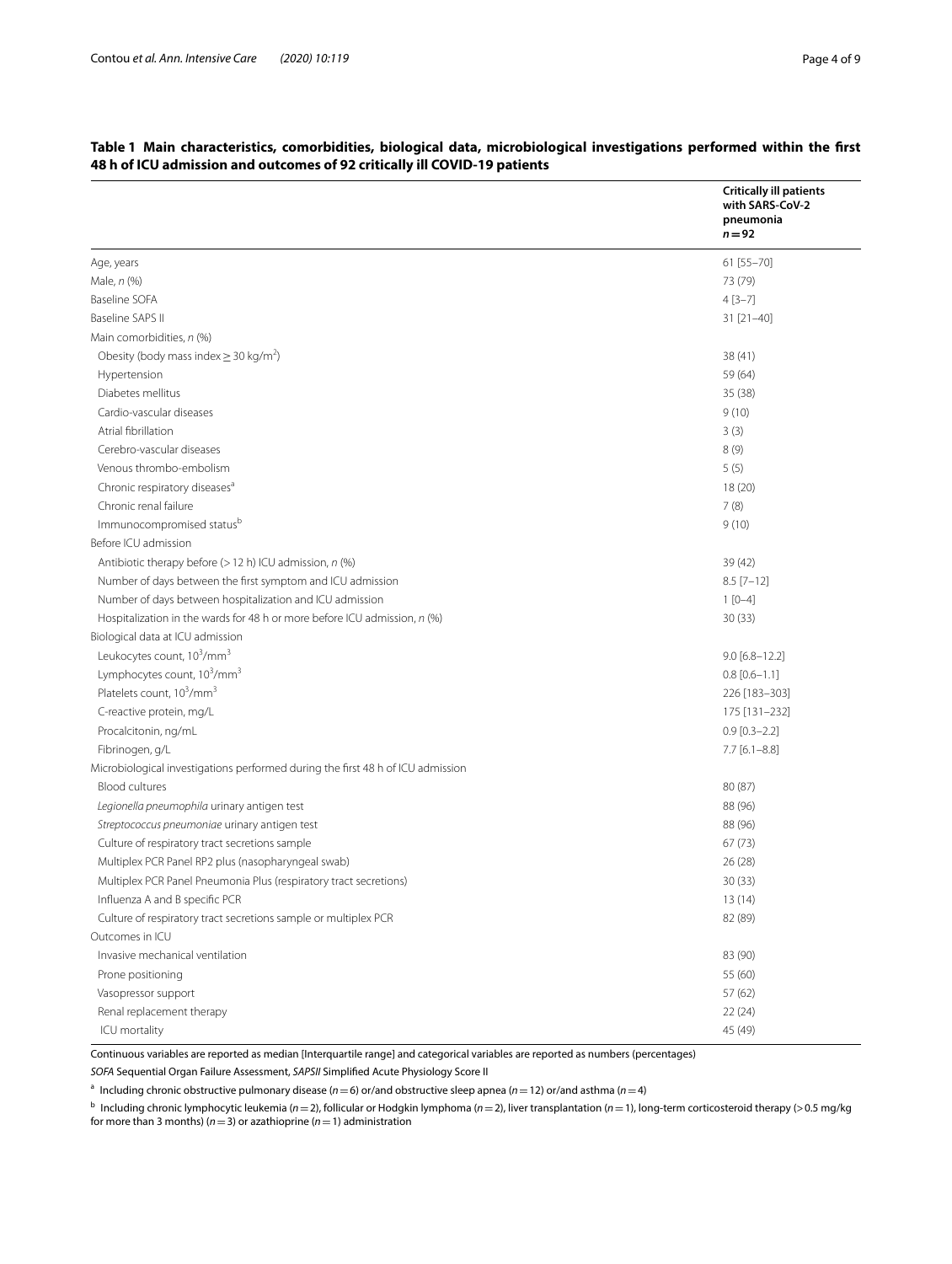|                                                                                | Performed among 92 critically<br>ill patients with SARS-CoV-2<br>pneumonia<br>N, (%) | <b>Results</b>                   | N(%            |
|--------------------------------------------------------------------------------|--------------------------------------------------------------------------------------|----------------------------------|----------------|
| Culture of respiratory tract secretions sample                                 | 67 (73%)                                                                             | Sterile                          | 24 (36%)       |
| Sputum                                                                         | 16                                                                                   | Pathogenic bacteria <sup>a</sup> | 19 (28%)       |
| Tracheal aspirate                                                              | 39                                                                                   | Staphylococcus aureus            | 6              |
| Protected distal sampling                                                      | 12                                                                                   | Haemophilus influenzae           | 6              |
|                                                                                |                                                                                      | Streptococcus pneumonia          | 5              |
|                                                                                |                                                                                      | Escherichia coli                 | $\overline{2}$ |
|                                                                                |                                                                                      | Klebsiella pneumoniae            | 2              |
|                                                                                |                                                                                      | Enterobacter cloacae             |                |
|                                                                                |                                                                                      | Pseudomonas aeruginosa           |                |
|                                                                                |                                                                                      | Acinetobacter baumannii          |                |
|                                                                                |                                                                                      | Oropharyngeal flora              | 24 (36%)       |
| Legionella pneumophila urinary antigen test<br>(BinaxNOW <sup>®</sup> —Abbott) | 88 (96%)                                                                             | Negative                         | 88 (100%)      |
|                                                                                |                                                                                      | Positive                         | $\circ$        |
| Streptococcus pneumoniae urinary antigen test<br>(BinaxNOW®-Abbott)            | 88 (96%)                                                                             | Negative                         | 87 (99%)       |
|                                                                                |                                                                                      | Positive                         |                |
| <b>Blood cultures</b>                                                          | 80 (87%)                                                                             | Sterile                          | 79 (99%)       |
|                                                                                |                                                                                      | Staphylococcus aureus            | 1              |
| Multiplex PCRs (Film Array Biomerieux®)                                        | 56 (61%)                                                                             | No pathogen detected             | 45 (80%)       |
| Panel RP2 plus on nasopharyngeal swab                                          | 26                                                                                   | Bacteria                         |                |

# <span id="page-4-0"></span>**Table 2 Results of the microbiological investigations performed in 92 critically ill patients with severe SARS-CoV-2 pneumonia**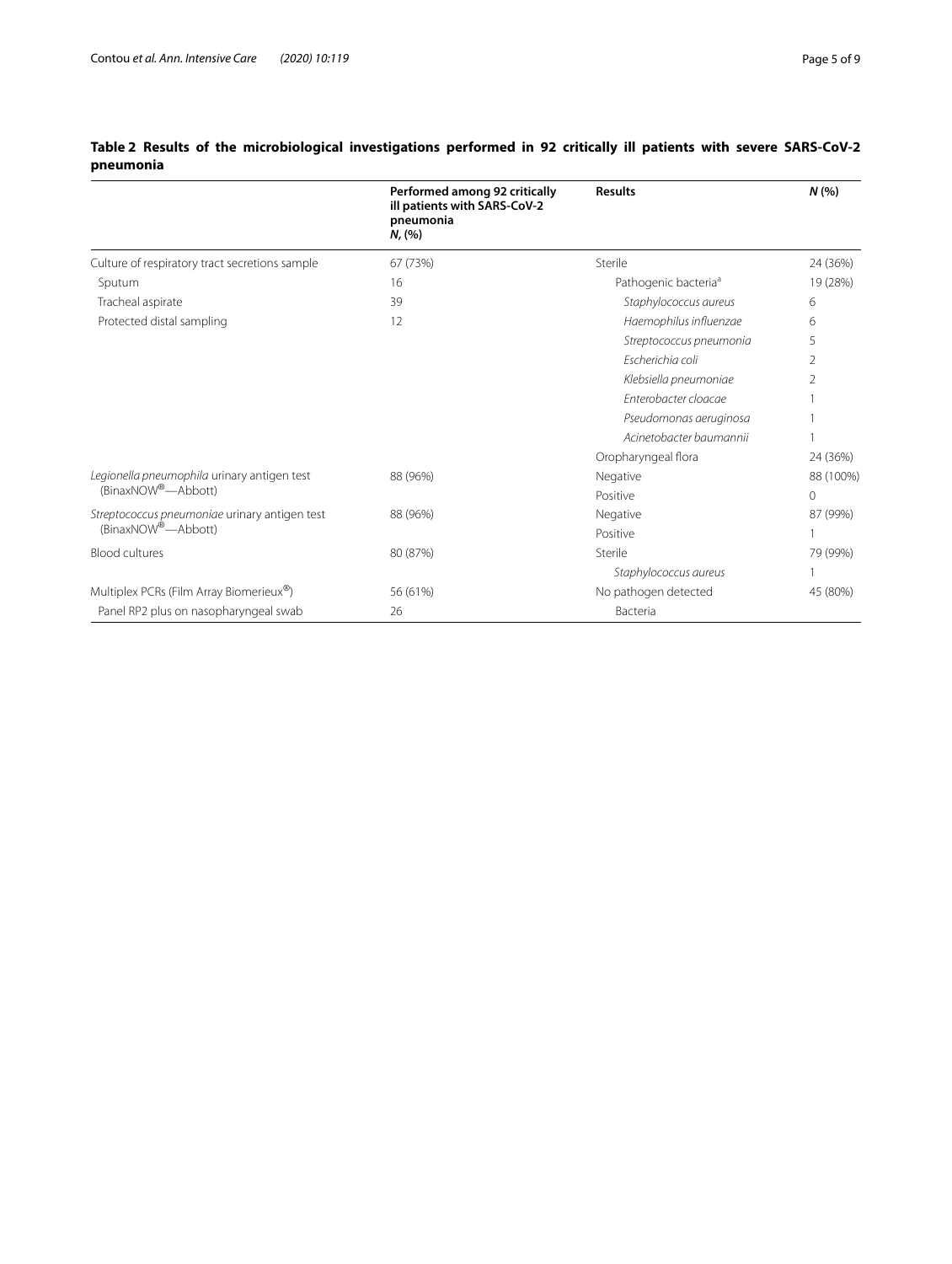# **Table 2 (continued)**

|                                                      | Performed among 92 critically<br>ill patients with SARS-CoV-2<br>pneumonia<br>$N, ( \% )$ | <b>Results</b>                        | N(%                   |
|------------------------------------------------------|-------------------------------------------------------------------------------------------|---------------------------------------|-----------------------|
| Panel Pneumonia Plus on respiratory tract secretions | 30                                                                                        | Staphylococcus aureus                 | 5                     |
|                                                      |                                                                                           | Haemophilus influenzae                | $\overline{4}$        |
|                                                      |                                                                                           | Pseudomonas aeruginosa                | $\overline{2}$        |
|                                                      |                                                                                           | Moraxella catarrhalis                 | $\overline{1}$        |
|                                                      |                                                                                           | Acinetobacter baumannii               | $\overline{1}$        |
|                                                      |                                                                                           | Streptococcus pneumonia               | 1                     |
|                                                      |                                                                                           | Enterobacter cloacae                  | $\mathbf{0}$          |
|                                                      |                                                                                           | Escherichia coli                      | $\circ$               |
|                                                      |                                                                                           | Klebsiella aerogenes                  | $\circ$               |
|                                                      |                                                                                           | Klebsiella oxytoca                    | $\mathbf{0}$          |
|                                                      |                                                                                           | Klebsiella pneumoniae                 | $\mathbf{0}$          |
|                                                      |                                                                                           | Proteus spp.                          | $\mathbf{0}$          |
|                                                      |                                                                                           | Serratia marcescens                   | $\circ$               |
|                                                      |                                                                                           | Streptococcus agalactiae              | $\circ$               |
|                                                      |                                                                                           | Streptococcus pyogenes                | $\mathsf{O}\xspace$   |
|                                                      |                                                                                           | Bordetella pertussis                  | $\mathbf{0}$          |
|                                                      |                                                                                           | Bordetella parapertussis              | $\circ$               |
|                                                      |                                                                                           | Atypical bacteria                     |                       |
|                                                      |                                                                                           | Chlamydophila pneumoniae              | $\mathbf 0$           |
|                                                      |                                                                                           | Mycoplasma pneumoniae                 | $\circ$               |
|                                                      |                                                                                           | Legionella pneumophila                | $\circ$               |
|                                                      |                                                                                           | Viruses                               |                       |
|                                                      |                                                                                           | Influenza A                           | $\circ$               |
|                                                      |                                                                                           | Influenza B                           | $\circ$               |
|                                                      |                                                                                           | Adenovirus                            | $\mathbf{0}$          |
|                                                      |                                                                                           | Respiratory Syncytial virus           | $\mathsf{O}\xspace$   |
|                                                      |                                                                                           | Coronavirus HKU1, NL63, 229E,<br>OC43 | $\circ$               |
|                                                      |                                                                                           | <b>MERS Coronavirus</b>               | $\mathbf 0$           |
|                                                      |                                                                                           | Human metapneumovirus                 | $\circ$               |
|                                                      |                                                                                           | Rhinovirus/enterovirus                | $\circ$               |
|                                                      |                                                                                           | Parainfluenza virus 1, 2, 3 and 4     | $\circ$               |
| Influenza A and B specific PCR                       | 13 (14%)                                                                                  | Negative<br>Positive                  | 13 (100%)<br>$0(0\%)$ |

a In five patients, two pathogenic bacteria were isolated in the same sample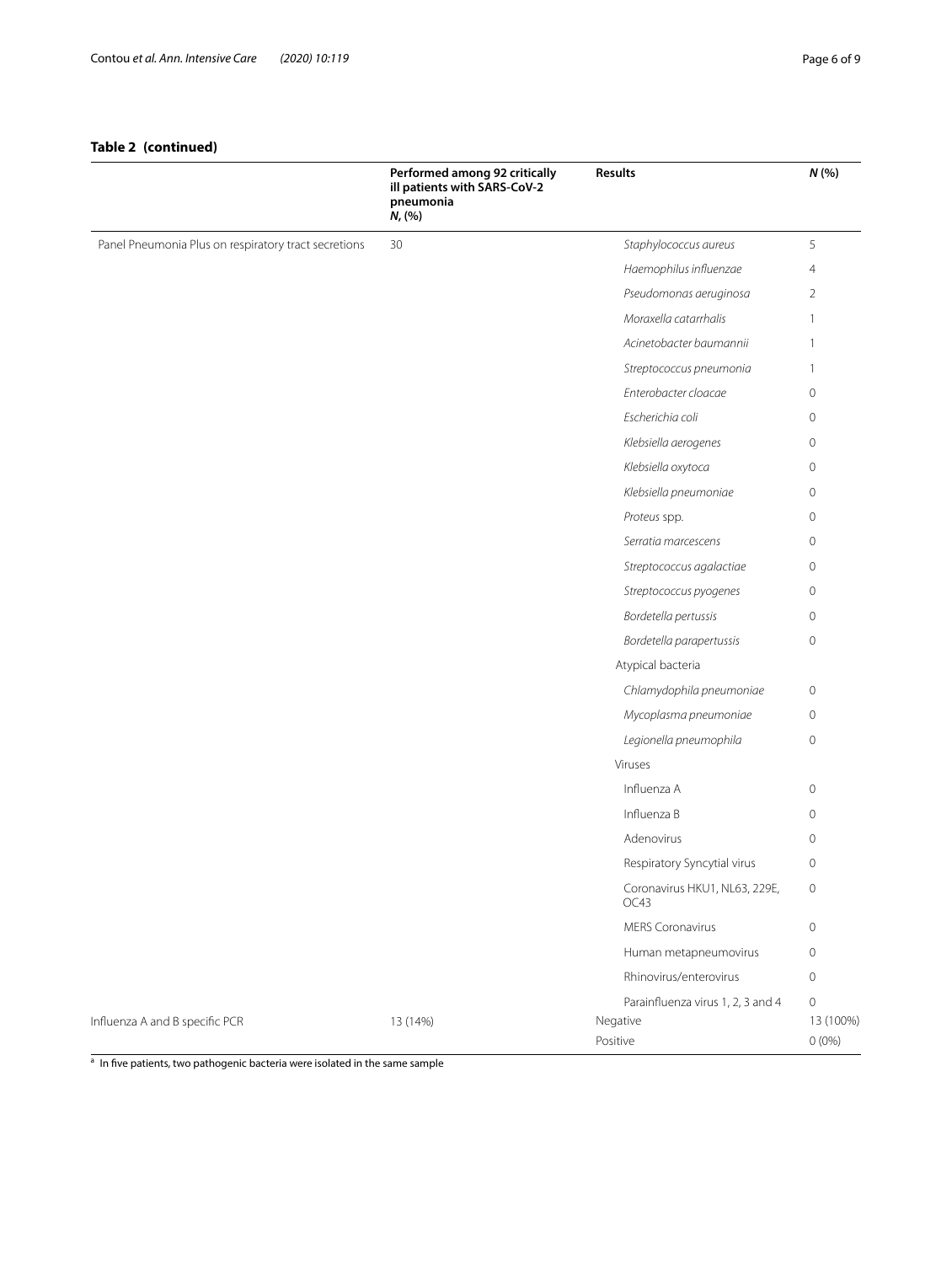

<span id="page-6-0"></span>unclear whether the bacterial infections reported in these studies were community or nosocomially acquired (hospital acquired or ventilator-associated pneumonia) [\[12](#page-7-7)]. Last, the total number of patients undergoing microbiological sampling was poorly reported rendering difficult the calculation of a reliable rate of bacterial co-infection. In our study, we chose to focus on co-infection among the most severe patients requiring ICU admission and to exclude nosocomial ICU-acquired pneumonia.

We herein report on a 28% rate of bacterial co-infection mostly due to methicillin-sensitive *Staphylococcus aureus*, *Haemophilus infuenzae, Streptococcus pneumoniae* and Enterobacteriaceae. The 28% rate and the bacterial spectrum observed in our cohort of severely ill COVID-19 patients are close to those reported in critically ill patients with severe seasonal  $[19-21]$  $[19-21]$  or  $H1N1$ infuenza [\[20](#page-8-8), [22](#page-8-9)]*.* Noteworthy, *Pseudomonas aeruginosa* was isolated in two patients and *Acinetobacter baumannii* in one patient, none of which had risk factors such as immunosuppression, long-term corticoids therapy, chronic respiratory disease or recent hospitalization with receipt of parenteral antibiotic therapy [\[23](#page-8-10)].

Our 28% rate of bacterial co-infection together with the spectrum of bacteria isolated encourage the systematic administration of an empiric antibiotic therapy with a 3rd generation cephalosporin at ICU admission of patients with severe SARS-CoV-2 pneumonia (92% of the bacteria isolated from culture were susceptible to 3rd generation cephalosporins) with a prompt de-escalation as soon as the results of bacterial cultures and respiratory PCRs are available. No atypical bacteria could be detected in this cohort, which is in line with other reports  $[12, 15]$  $[12, 15]$  $[12, 15]$ . This questions the systematic use of antimicrobials targeting atypical bacteria in these patients. This is particularly relevant since some of these drugs have been associated with acute cardiotoxicity (QT interval prolongation and torsade de pointes) [\[19](#page-8-6)] a fortiori when co-administered with other drugs such as lopinavir/ritonavir or hydroxychloroquine [[24,](#page-8-11) [25\]](#page-8-12).

No viral co-infection was detected in our cohort of critically ill COVID-19 patients, especially no infuenza viruses despite the screening of 75% of the patients included in our cohort and the active seasonal period. Our fndings are conficting with those of Kim et al. who reported on a 21% ( $n=24/116$ ) rate of viral co-infections with a non-SARS-CoV-2 respiratory pathogen, mostly rhinovirus/enterovirus, respiratory syncytial virus and non-SARS-CoV-2 Coronaviridae. Nevertheless, our fndings combined with those of Kim et al. who reported only 1 positive patient for infuenza virus among 116 patients tested, discourage the systematic prescription of an empirical antiviral treatment with neuraminidase inhibitors in critically ill patients with a confrmed SARS-CoV-2 pneumonia.

Our study has several limitations. First, the retrospective monocenter design with inherently associated bias may limit its generalizability to other centers with a different bacterial ecology. Second, half of the patients in whom cultures of the respiratory tract did not isolate a pathogenic bacterium received an antibiotic therapy prior to ICU admission, which could have infuenced bacterial co-infection identifcation and potentially underestimated the real rate of bacterial co-infection. Third, 10 patients did not undergo respiratory tract specimen or multiplex PCR (all of them had blood cultures, urinary antigen tests and specifc PCR for Infuenza A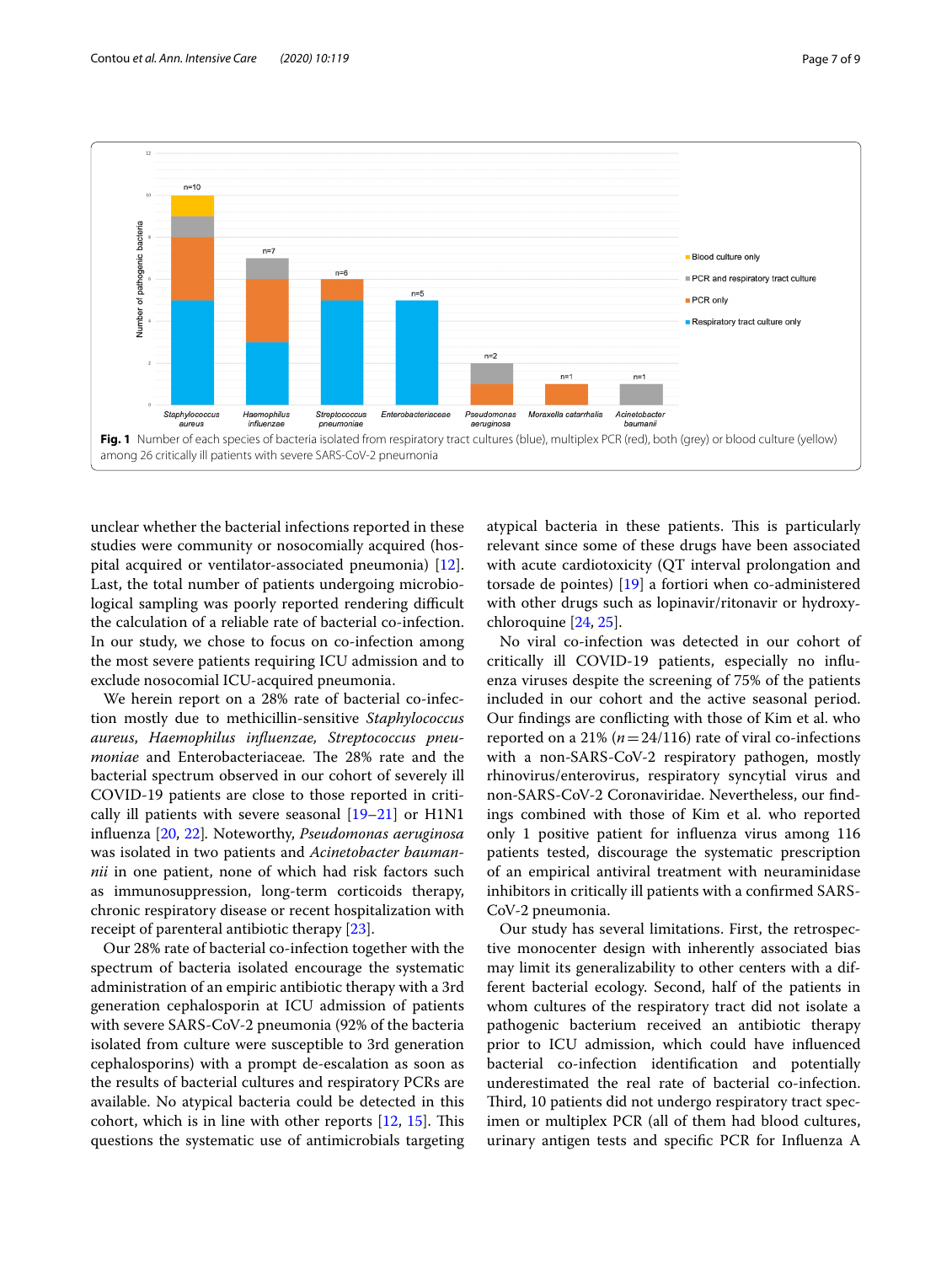and B) and 12 did not have blood cultures at ICU admission which might also participate to a potential underestimation of the real rate of co-infection. Fourth, we did not consider bacterial count which could have helped to distinguish between an infection and a respiratory tract colonization. However, only six of the 92 patients had a chronic obstructive pulmonary disease downplaying the risk of prior bronchial colonization. Moreover, since 42% of the patients received an antibiotic therapy before ICU admission, bacterial count may have been below the threshold despite the presence of an authentic bacterial co-infection. Fifth, the multiplex PCRs were mostly performed on the upper respiratory tract secretions, which might have limited their sensibility to detect viruses compared to broncho-alveolar lavage [[26\]](#page-8-13). Last, we did not analyze the radiological aspects of the 92 patients which could have been of interest to determine whether the presence of alveolar condensations associated with the typical ground glass COVID-19 opacities was associated with bacterial co-infection.

Further larger studies are needed to assess the real prevalence and the predictors of co-infection together with its prognostic impact on critically ill patients with severe SARS-CoV-2 pneumonia [\[13](#page-8-0)]. Streamlining antibiotic stewardship is of utmost importance in COVID-19 patients. Selection pressure should be kept as low as possible in these patients who commonly experience prolonged durations of mechanical ventilation [\[27,](#page-8-14) [28](#page-8-15)] increasing the risk of hospital and ventilator acquired pneumonia.

## **Conclusions**

We report on a 28% rate of bacterial co-infection at ICU admission of patients with severe SARSCoV-2 pneumonia, mostly with *Staphylococcus aureus, Haemophilus infuenzae*, *Streptococcus pneumoniae* and Enterobacteriaceae. In French patients with a confrmed severe SAR-SCoV-2 pneumonia requiring ICU admission, our results encourage the systematic administration of an empiric antibiotic monotherapy with a 3rd generation cephalosporin, with a prompt de-escalation as soon as possible.

#### **Abbreviations**

ARDS: Acute respiratory disease syndrome; COVID-19: Coronavirus disease 2019; ICU: Intensive care unit; SARS-CoV-2: Severe acute respiratory syndrome coronavirus-2.

#### **Acknowledgements**

None.

## **Authors' contributions**

DC, AC and GP are responsible for the conception and design. All the authors were responsible for the data acquisition, analysis and interpretation. All authors critically reviewed the fnal manuscript. DC takes responsibility for the paper as a whole. All authors read and approved the fnal manuscript.

#### **Funding** No funding.

## **Availability of data and materials**

The dataset used and analyzed for the current study is available from the corresponding author on reasonable request.

#### **Ethics approval and consent to participate**

This study was conducted in accordance with the amended Declaration of Helsinki and was approved by institutional review board (IRB00011642) of the Société de Pathologie Infectieuse de Langue Française (CER-MIT 2020-0402).

## **Consent for publication**

Not applicable.

#### **Competing interests**

The authors declare that they have no competing interests.

#### **Author details**

<sup>1</sup> Service de Réanimation Polyvalente, Centre Hospitalier Victor Dupouy, 69, rue du Lieutenant-Colonel Prud'hon, 95100 Argenteuil, France. <sup>2</sup> Service de Microbiologie, Centre Hospitalier Victor Dupouy, 69, rue du Lieutenant-Colonel Prud'hon, 95100 Argenteuil, France.<sup>3</sup> Equipe Mobile de Maladies Infectieuses, Centre Hospitalier Victor Dupouy, 69, rue du Lieutenant-Colonel Prud'hon, 95100 Argenteuil, France. <sup>4</sup> Service de Maladies Infectieuses Et Tropicales, Hôpital Bichat, Assistance Publique - Hôpitaux de Paris, 46, rue Henri Huchard, 75018 Paris, France.

## Received: 28 May 2020 Accepted: 30 August 2020 Published online: 07 September 2020

#### **References**

- <span id="page-7-0"></span>Yang X, Yu Y, Xu J, Shu H, Xia J, Liu H, et al. Clinical course and outcomes of critically ill patients with SARS-CoV-2 pneumonia in Wuhan, China: a single-centered, retrospective, observational study. Lancet Respir Med. 2020;8:475–81.
- 2. Zhou F, Yu T, Du R, Fan G, Liu Y, Liu Z, et al. Clinical course and risk factors for mortality of adult inpatients with COVID-19 in Wuhan, China: a retrospective cohort study. Lancet. 2020;395:1054–62.
- <span id="page-7-1"></span>3. Wang Y, Lu X, Chen H, Chen T, Su N, Huang F, et al. Clinical course and outcomes of 344 intensive care patients with COVID-19. Am J Respir Crit Care Med. 2020;201:1430–4.
- <span id="page-7-2"></span>4. Arentz M, Yim E, Klaff L, Lokhandwala S, Riedo FX, Chong M, et al. Characteristics and outcomes of 21 critically ill patients with COVID-19 in Washington State. JAMA. 2020;323:1612–4.
- <span id="page-7-3"></span>5. Bhatraju PK, Ghassemieh BJ, Nichols M, Kim R, Jerome KR, Nalla AK, et al. Covid-19 in critically ill patients in the seattle region—case series. N Engl J Med. 2020;382:2012–222.
- <span id="page-7-4"></span>Guan W-J, Ni Z-Y, Hu Y, Liang W-H, Ou C-Q, He J-X, et al. Clinical characteristics of coronavirus disease 2019 in China. N Engl J Med. 2020;382:1708–20.
- 7. Ye Z, Zhang Y, Wang Y, Huang Z, Song B. Chest CT manifestations of new coronavirus disease 2019 (COVID-19): a pictorial review. Eur Radiol. 2020;30:4381–9.
- <span id="page-7-8"></span>8. Wang D, Hu B, Hu C, Zhu F, Liu X, Zhang J, et al. Clinical characteristics of 138 hospitalized patients with 2019 novel coronavirus-infected pneumonia in Wuhan, Chin. JAMA. 2020;323:1061–9.
- <span id="page-7-9"></span>9. Huang C, Wang Y, Li X, Ren L, Zhao J, Hu Y, et al. Clinical features of patients infected with 2019 novel coronavirus in Wuhan, China. Lancet. 2020;395:497–506.
- <span id="page-7-5"></span>10. Chen N, Zhou M, Dong X, Qu J, Gong F, Han Y, et al. Epidemiological and clinical characteristics of 99 cases of 2019 novel coronavirus pneumonia in Wuhan, China: a descriptive study. Lancet. 2020;395:507–13.
- <span id="page-7-6"></span>11. Cao J, Hu X, Cheng W, Yu L, Tu W-J, Liu Q. Clinical features and short-term outcomes of 18 patients with corona virus disease 2019 in intensive care unit. Intensive Care Med. 2020;46:851–3.
- <span id="page-7-7"></span>12. Rawson TM, Moore LSP, Zhu N, Ranganathan N, Skolimowska K, Gilchrist M, et al. Bacterial and fungal co-infection in individuals with coronavirus: